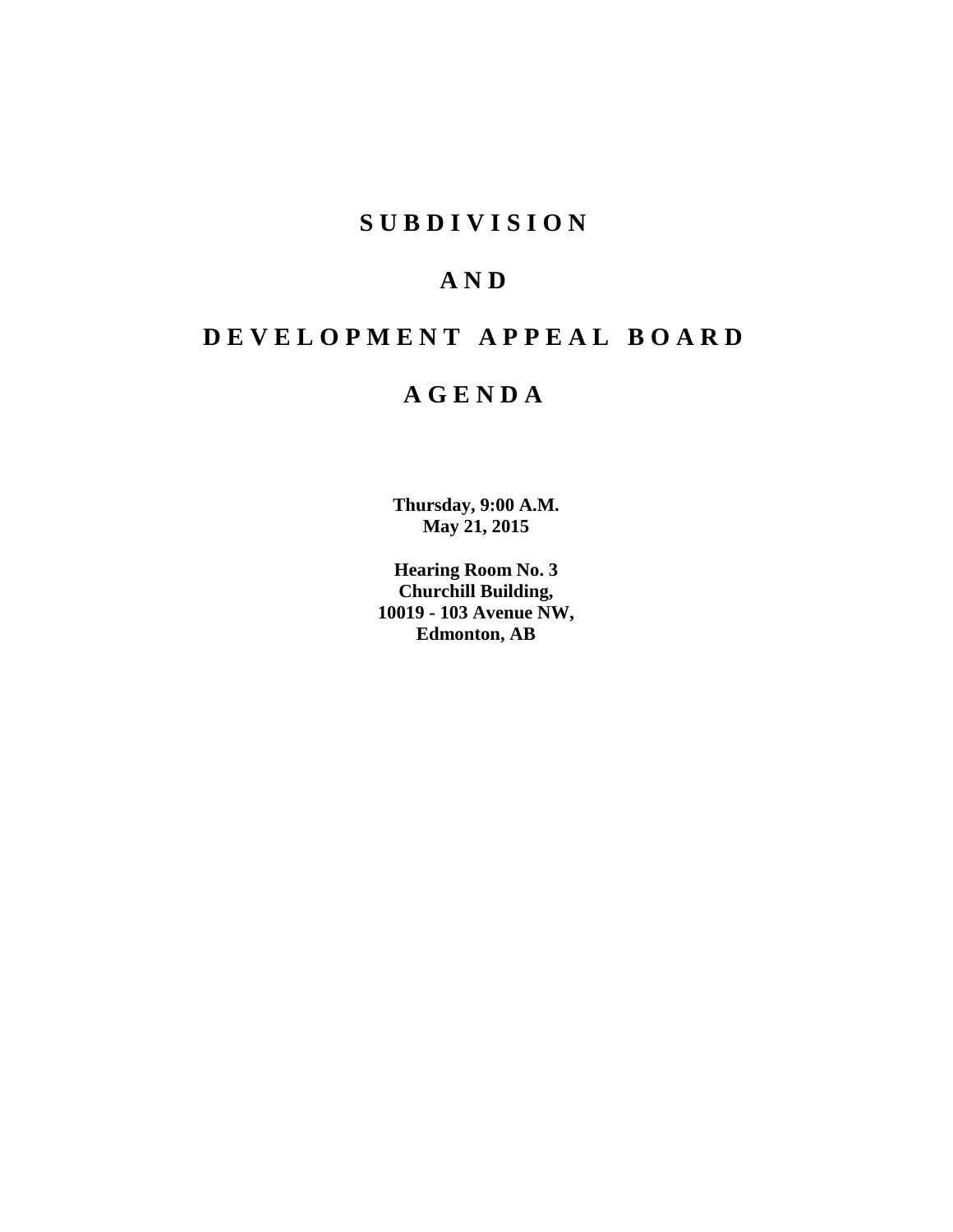| I | 9:00 A.M.    | SDAB-D-15-097 | Extend the duration of a Freestanding Minor<br>Digital Off-premises Sign (10.37m x 3.08m)<br>Double Sided facing East/West                              |
|---|--------------|---------------|---------------------------------------------------------------------------------------------------------------------------------------------------------|
|   |              |               | 10730 - 99 Street NW<br>Project No.: 131820679-003                                                                                                      |
| П | 11:00 A.M.   | SDAB-D-15-098 | Construct an addition to an existing Single<br>Detached House (partially covered deck 1.52m)<br>x 4.72m and 2.44m x 13.72m)                             |
|   |              |               | 2724 - Wheaton Drive NW<br>Project No.: 163179224-005                                                                                                   |
|   |              |               | LUNCH BREAK: 12:30 P.M TO 1:30 P.M.                                                                                                                     |
| Ш | $1:30$ P.M.  | SDAB-D-15-099 | Construct exterior alterations to 50 Dwellings of<br>Row Housing with attached garages (revised<br>main floor elevations for Blocks A, B and I<br>only) |
|   |              |               | 1480 - Watt Drive SW<br>Project No.: 157103831-007                                                                                                      |
|   |              |               |                                                                                                                                                         |
|   | <b>NOTE:</b> |               | Unless otherwise stated, all references to "Section numbers" refer to                                                                                   |

# **SUBDIVISION AND DEVELOPMENT APPEAL BOARD HEARING ROOM NO. 3**

*the authority under the Edmonton Zoning Bylaw 12800.*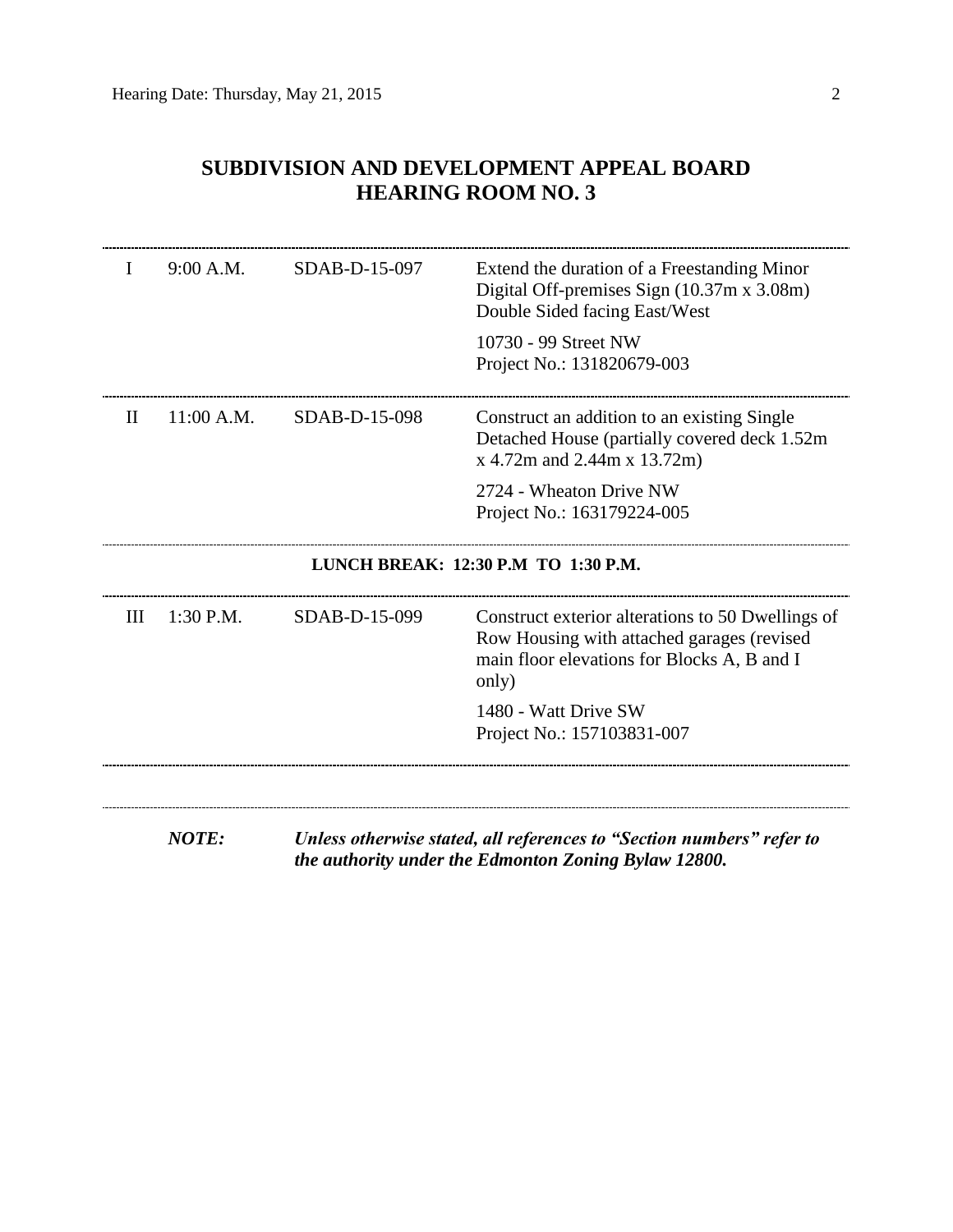### **ITEM I: 9:00 A.M. FILE: SDAB-D-15-097**

## AN APPEAL FROM THE DECISION OF THE DEVELOPMENT OFFICER

APPELLANT:

APPLICATION NO.: 131820679-003

APPLICATION TO: Extend the duration of a Freestanding Minor Digital Off-premises Sign (10.37m x 3.08m) double-sided facing east/west

DECISION OF THE DEVELOPMENT AUTHORITY: Refused

DECISION DATE: March 12, 2015

DATE OF APPEAL: April 23, 2015

MUNICIPAL DESCRIPTION OF SUBJECT PROPERTY: 10730 - 99 Street NW

LEGAL DESCRIPTION: Plan 5825NY Lot B

ZONE: CB2 General Business Zone

OVERLAY: Pedestrian Commercial Shopping Street **Overlay** 

STATUTORY PLAN: Boyle Street / McCauley Area Redevelopment Plan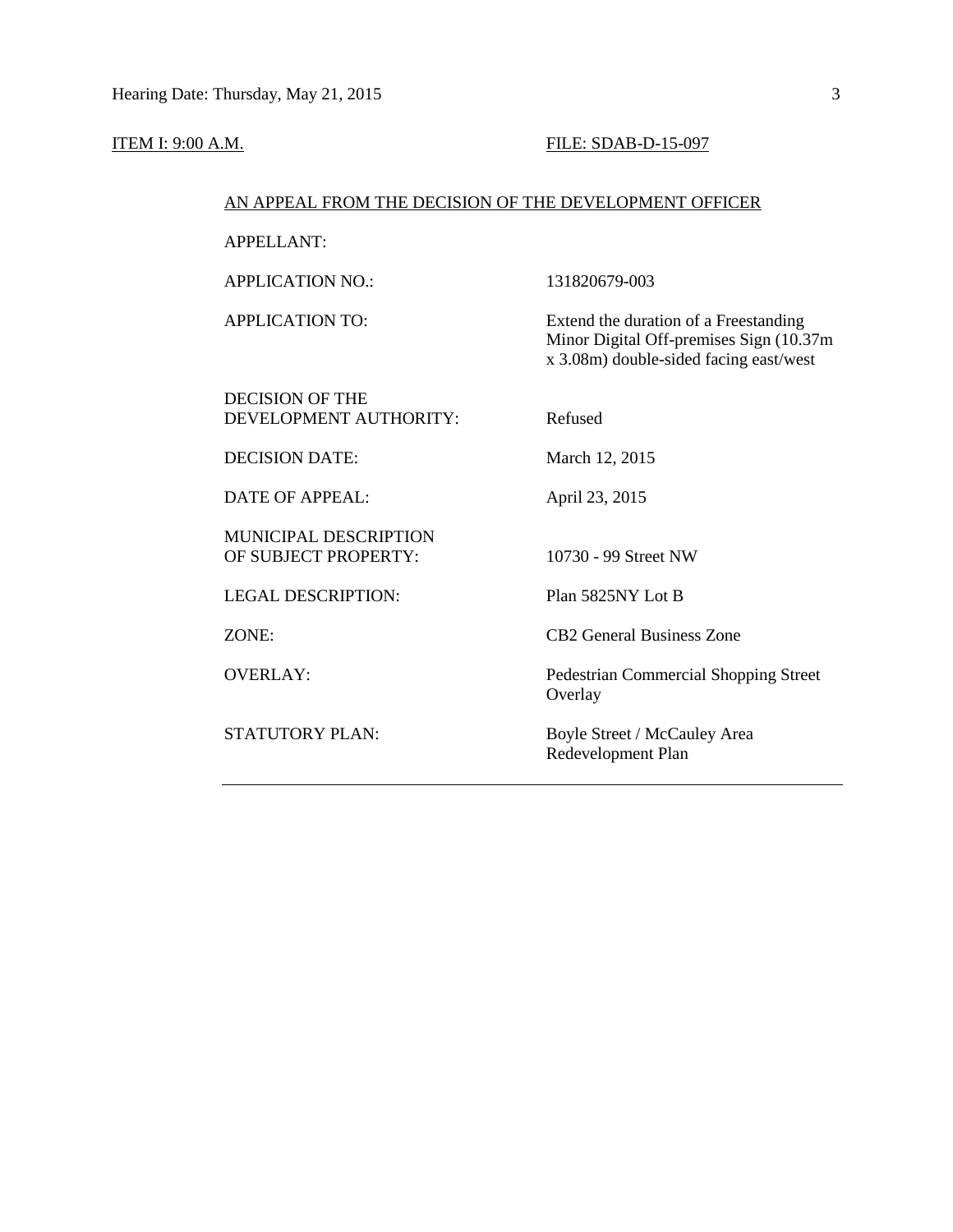#### DEVELOPMENT OFFICER'S DECISION

REFUSED - The proposed development is refused for the following reasons:

- 1) Minor Digital Off-premises Signs shall be located such that the Sign does not obscure a driver decision point. The Development Officer and Transportation Services shall be satisfied that each Copy Area:
	- a. does not physically obstruct the sightlines or view of a traffic control device or traffic control signal for oncoming vehicle traffic;
	- c. is not located in the field of view near or past other traffic conflict points such as intersections, merge points, exit ramps, or curved roadways (Reference Section 59.2(2)).

The existing digital sign encroaches into the critical 20 degree clearance zone associated with the City's Digital Display Installation Clearance Zone guidelines for the 107 Avenue and 99 Street intersection contrary to section 59.2(2)(a). No Traffic Safety Assessment was submitted in conjunction with this a new application. In addition, the marked crosswalk located on the side of the 107 Avenue and 99 Street intersection is a designated traffic control point that needs to be protected contrary to section  $59.2(2)(c)$ .

2) All Freestanding Signs, Minor Digital Off-premises Signs, and Minor Digital Onpremises Off-premises Signs shall be located so that all portions of the Sign and its support structure are completely located within the property and no part of the Sign may project beyond the property lines unless otherwise specified in a Sign Schedule (Reference Section 59.2(12)):

The existing East facing digital signage encroaches into the road-right-of-way (rear lane), contrary to section 59.2(12). Transportation will not allow any billboard sign wholly or partially on or over rights-of-way.

3) Transportation Services has a minimum nominal height clearance requirement of 5.6 m. Based on the development application, the digital sign shows the vertical clearance of 4.95 m. As per the memorandum from the Transportation department, the digital sign does not meet this requirement, and must be removed from the site.

4) The maximum Height of a Freestanding Sign shall be 6.0 m (Reference Section 819.3(13)(a) of the Pedestrian Commercial Shopping Steet Overlay.

Proposed: 8.0 m Exceeds by: 2m

Note:

Where a Development Permit is issued for a Site where any other Development Permit has been approved, all previous Permits shall expire if the physical aspects of the development conflict, or both could not occur simultaneously upon the Site, in conformity with the regulations of this Bylaw Reference Section 22(7). As such, any approval to allow the proposed development, shall expire the previous Development Permit approved on Jan16 2013, Development Permit No. 131820679-001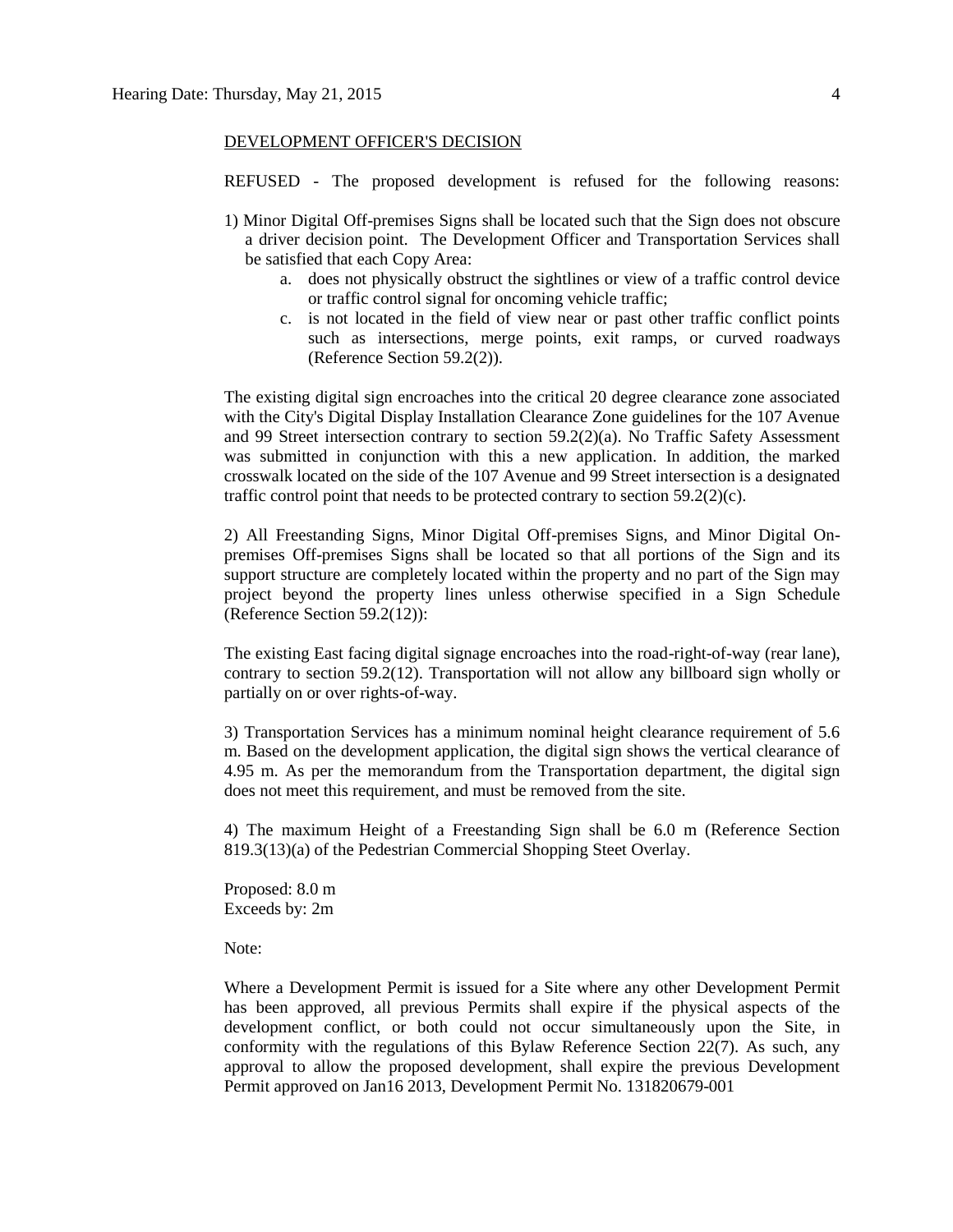The Development Officer may cancel a Development Permit following its approval if any person undertakes development, or causes or allows any development to take place on a Site contrary to the Development Permit (Reference Section  $17.2(1)(a)$ ). The existing sign is under Compliance investigation, as to its location in accordance to the approved site plan under Development Permit No. 131820679-001

### APPELLANT'S SUBMISSION

Appeal of the refusal of the Development Officer in respect of a new application for a Freestanding Minor Digital Off-Premise Sign.

By e-mail alone, the applicant first received notice of refusal on 2015-04-17.

An off-premises sign has existed on this property, under permit, for greater than 10 years. In support of his reasons for refusal, the Development Officer cites Land Use By Law s. 59.2(2), 59.2(2)(c), 59.2(12) and 819.3(13)(a). These provisions existed at the time of last application, and were approved by the development officer at that time. Nothing material has changed to the property, the surrounding area, or the legislation since this time. Therefore, in the absence of a material change, the applicant takes the position that it has the right to rely on the earlier decision. Support for this position shall be presented to the SDAB panel at time of presentation.

In the alternative, given the existence of a sign on this property for a long period, with no changes in the area, issues, or impact to the surrounding built of traffic environment, the applicant asks the SDAB to relax the requirements cited in support of the Development Officer's reasons for refusal.

#### SUBDIVISION AND DEVELOPMENT APPEAL BOARD OFFICER'S COMMENTS

Section 686(1)(a)(i) of the *Municipal Government Act* states "a development appeal to a subdivision and development appeal board is commenced by filing a notice of the appeal, containing reasons, with the board within 14 days….after the date on which the person is notified of the order or decision or the issuance of the development permit."

The decision of refusal by the Development Officer is dated March 12, 2015. Fourteen days from the decision date is March 26, 2015 and the Notice of Appeal was filed on April 23, 2015.

**It should be noted,** included in the Sustainable Development Department's POSSE system, under "Shared with SDAB", is a Canada Post Unclaimed Registered Mail document. **A copy of the document is on file.**

**Minor Digital Off-premises Signs** is a Discretionary Use in the CB2 General Business Zone, Section 340.3(42).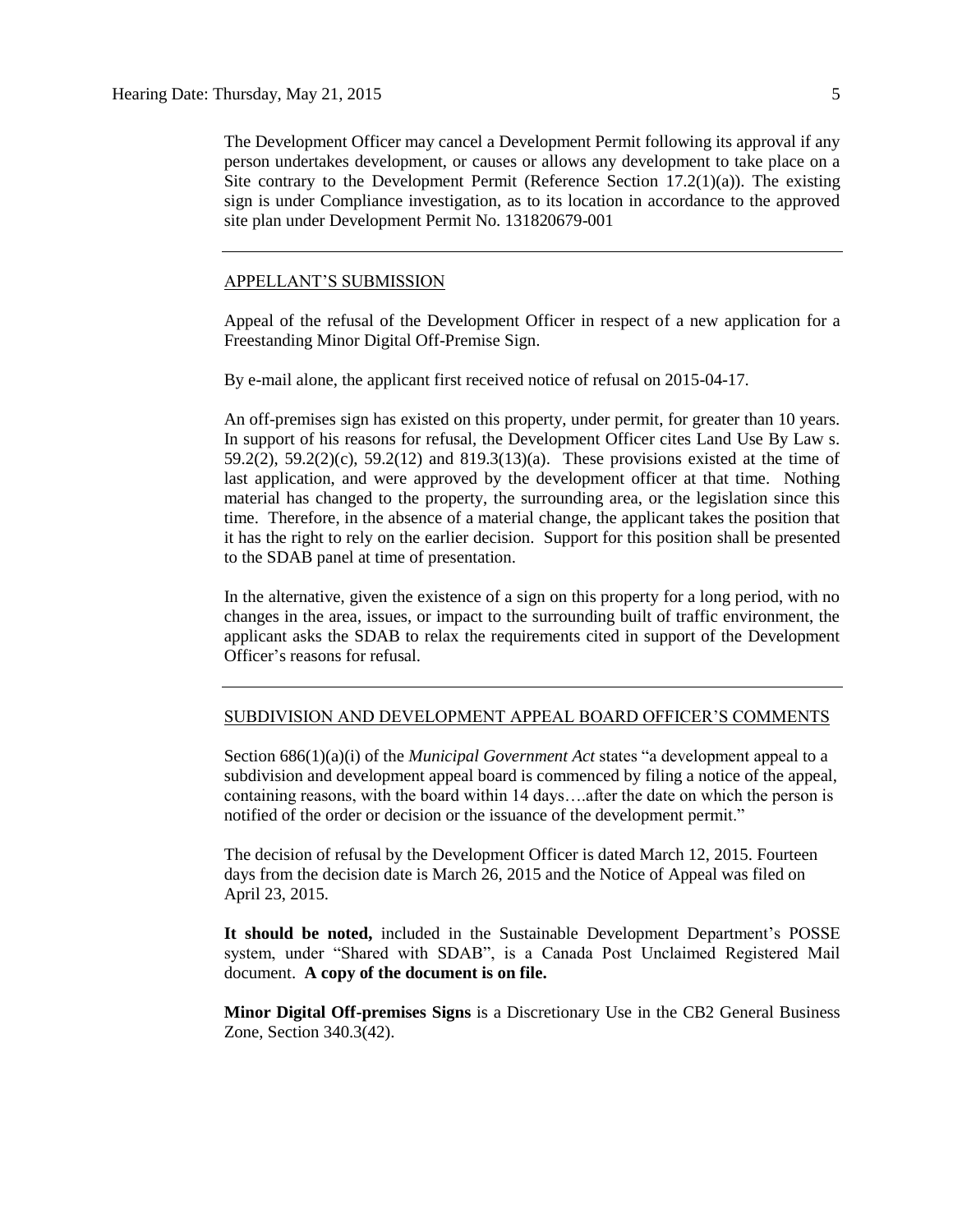Under Section 7.9(6), **Minor Digital Off-premises Signs** means any Sign that is remotely changed on or off Site and has a Message Duration greater than or equal to 6 seconds. Minor Digital Off-premises Signs incorporate a technology or method allowing the Sign to change Copy without having to physically or mechanically replace the Sign face or its components. The Copy on such Sign directs attention to a business, activity, product, service or entertainment that cannot be considered as the principal products sold nor a principal business, activity, entertainment or service provided on the premises or Site where the Sign is displayed.

The submitted Site Plan created by Jones Geomatics Ltd., dated November 8, 2012 shows the double-sided Sign is 0.32 metres from the (north) lot line, 0.87 metres from the (south) lot line, 19.88 metres from the (west) lot line, and 37.39 metres from the (east) lot line.

The submitted plans show the Sign has a horizontal dimension of 10.38 metres, a vertical dimension of 3.05 metres, and a Height of 8.00 metres from Grade to the top of the Sign.

Section 59.2(2) states Major Digital Signs, Minor Digital On-premises Signs, Minor Digital Off-premises Signs, and Minor Digital On-premises Off-premises Signs shall be located such that the Sign does not obscure a driver decision point. The Development Officer and Transportation Services shall be satisfied that each Copy Area:

- a. does not physically obstruct the sightlines or view of a traffic control device or traffic control signal for oncoming vehicle traffic;
- b. is not located in the field of view near or past the traffic control device or traffic control signal in the sightlines of oncoming vehicle traffic;
- c. is not located in the field of view near or past other traffic control points such as intersections, merge points, exist ramps, or curved roadways; and
- d. illumination does not compete with or dull the contrast of the traffic control device or traffic control signal for oncoming vehicle traffic.

**The Development Officer determined the proposed development encroaches into the critical 20 degree clearance zone associated with the City's Digital Display Installation Clearance Zone guidelines for the 107 Avenue and 99 Street intersection. The Development Officer also determined the marked crosswalk located on the side of the 107 Avenue and 99 Street intersection is a designated traffic control point that needs to be protected.**

Section 59.2(12) states all Freestanding Signs, Temporary Signs, Major Digital Signs, Minor Digital On-premises Signs, Minor Digital Off-premises Signs, and Minor Digital On-premises Off-premises Signs shall be located so that all portions of the Sign and its support structure are completely located within the property and no part of the Sign may project beyond the property lines unless otherwise specified in a Sign Schedule.

**The Development Officer determined no part of the Sign may project beyond the property lines. The proposed development encroaches into the road right-of-way, which is not permitted.**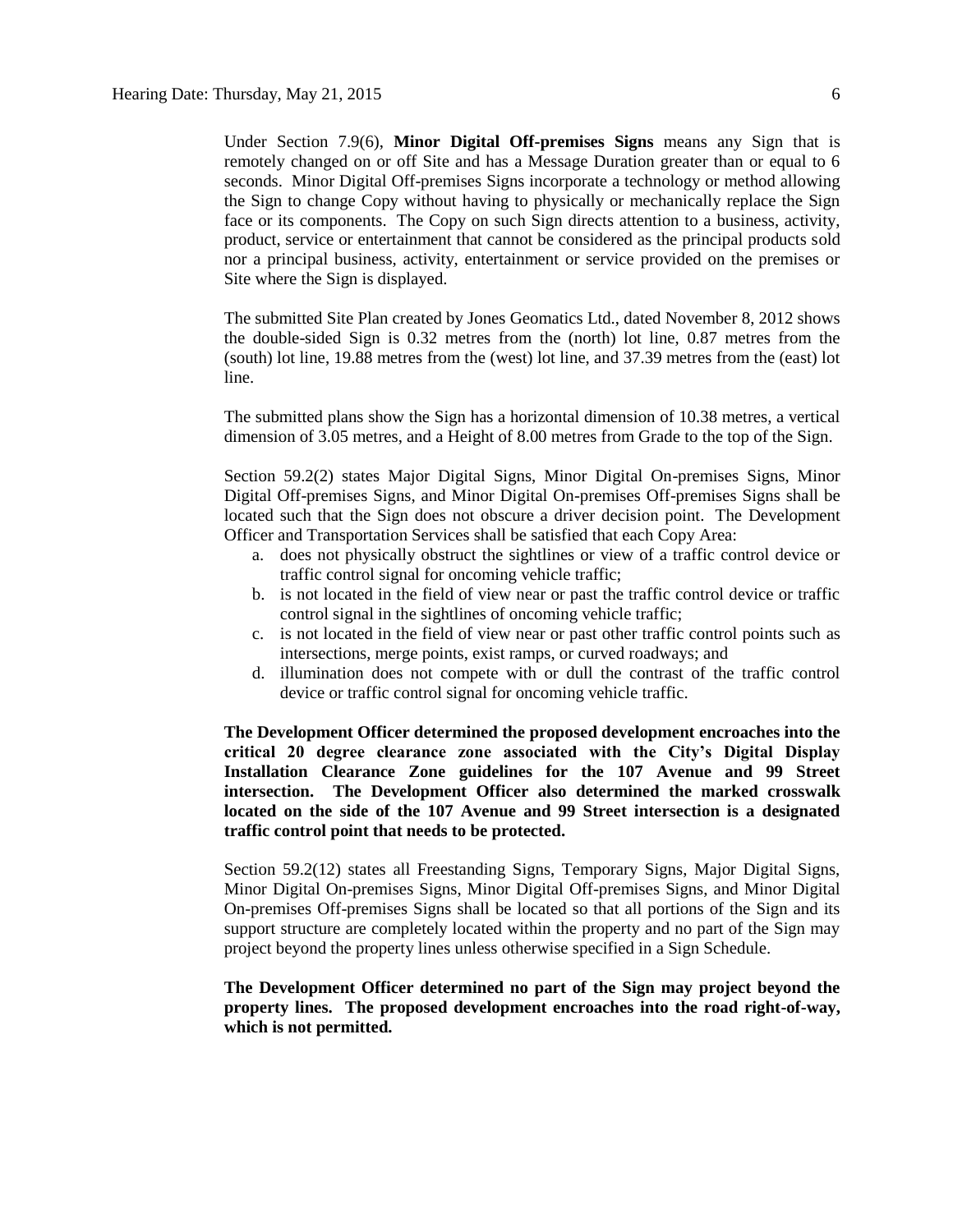## **The Development Officer states Transportation Services has a minimum nominal height clearance requirement of 5.6 metres. The proposed development provides a vertical clearance of 4.95 metres, which is deficient by 0.65 metres.**

Section 819.3(13)(a) states Signage shall be provided in accordance with [Schedule](http://webdocs.edmonton.ca/InfraPlan/zoningbylaw/ZoningBylaw/Schedule/Schedule_59E.htm) 59E of this Bylaw, with the intent to compliment the pedestrian-oriented commercial environment, except that the maximum Height of a Freestanding Sign shall be [6.0](javascript:void(0);) m.

## **The Development Officer determined the maximum Height of a Freestanding Sign shall be 6.0 metres. The proposed development provides a Height of 8.0 metres, which is in excess of the maximum by 2.0 metres.**

Section 819.3(15) states where an application for a Development Permit does not comply with the regulations contained in this Overlay:

- a. the applicant shall contact the affected parties, being each assessed owner of land wholly or partly located within a distance of [60.0](javascript:void(0);) m of the Site of the proposed development and the President of each affected Community League and the President of each Business Revitalization Zone Association operating within the distance described above, at least 21 days prior to submission of a Development Application;
- b. the applicant shall outline to the affected parties, any requested variances to the Overlay and solicit their comments on the application;
- c. the applicant shall document any opinions or concerns, expressed by the affected parties, and what modifications were made to address their concerns; and
- d. the applicant shall submit this documentation as part of the Development Application.

Schedule 59E.3(5) states Minor Digital On-premises Off-premises Signs and Minor Digital Off-premises Signs shall be subject to the following regulations:

- a. the maximum Height shall be [8.0 m;](javascript:void(0);)
- b. the maximum Width shall be [8.0 m;](javascript:void(0);)
- c. the maximum Area shall be:
	- i. …
	- ii.  $20 \text{ m}^2$  for proposed Signs that are Freestanding Signs. The maximum combined Area of Digital Sign Copy and any other type of Copy on the same Sign face shall not exceed  $20 \text{ m}^2$ ;
- d. proposed Sign locations shall be separated from any other Digital Sign greater than  $8.0 \text{ m}^2$  or Off-premises Sign as follows:

| Proposed Sign Area                                     | Minimum separation distance<br>from Digital Signs greater than<br>8.0 $m^2$ or other Off-premises<br>Sign |
|--------------------------------------------------------|-----------------------------------------------------------------------------------------------------------|
| Greater than 8.0 $m2$ to less<br>than $20 \text{ m}^2$ | $100 \text{ m}$                                                                                           |
| $20 \text{ m}^2$ to $40 \text{ m}^2$                   | $200 \text{ m}$                                                                                           |
| Greater than $40 \text{ m}^2$                          | $300 \text{ m}$                                                                                           |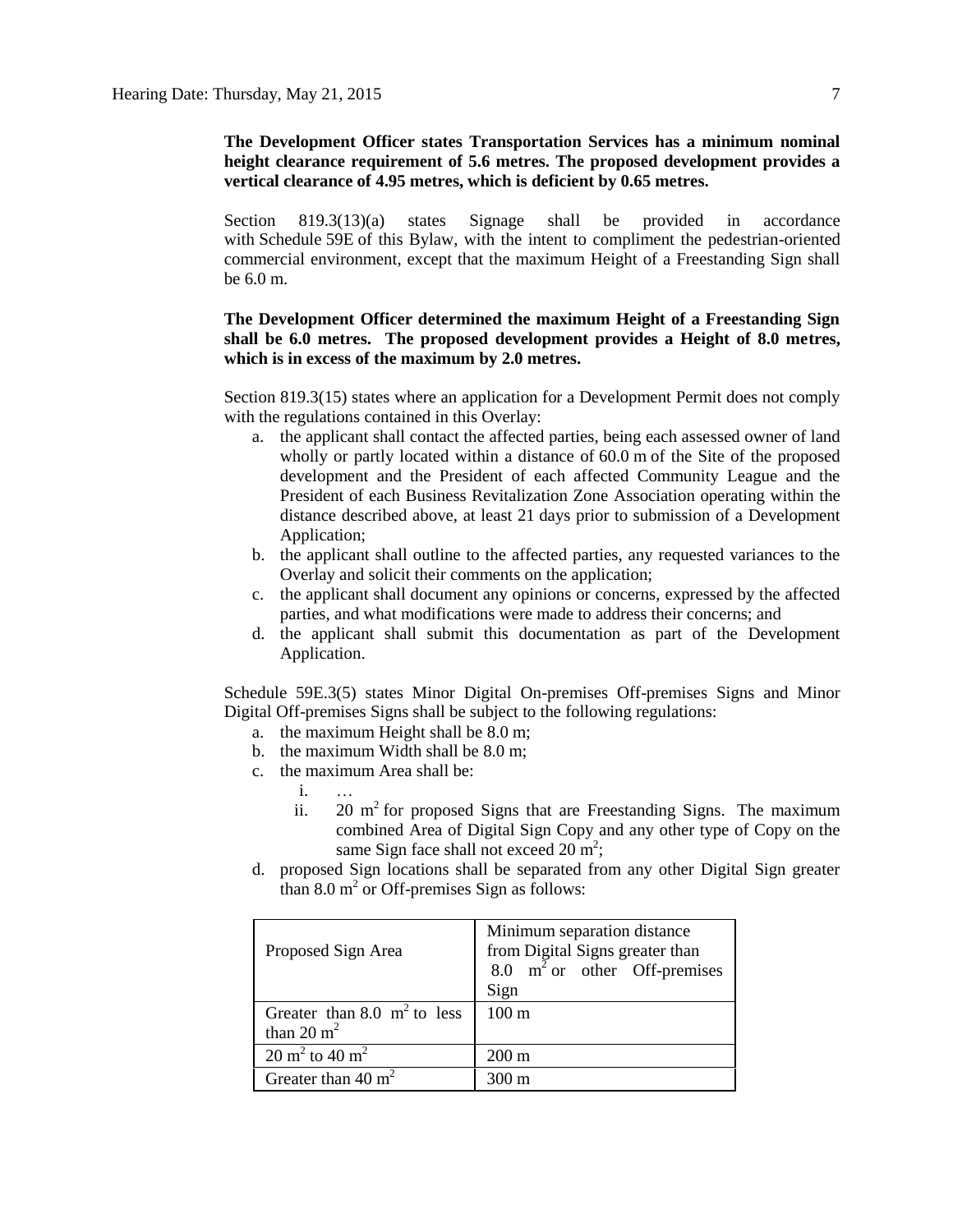The separation shall be applied from the larger Off-premises Sign or Digital Sign location.

- e. …
- f. …
- g. …
- h. …
- i. proposed Signs with an Area greater than 8.0  $m^2$  shall not be located within any Setback;
- j. the maximum number of Freestanding On-premises Signs, Roof On-premises Signs, Major Digital Signs, Minor Digital On-premises Signs, Minor Digital Onpremises Off-premises Signs and Minor Digital Off-premises Signs on a Site shall be four; and
- k. an application for the renewal of a Sign with a lawful permit existing at the time of the passage of Bylaw 15892 will not be refused for the sole reason that it does not comply with all development regulations of this Bylaw. Application renewals shall demonstrate that the Sign meets the automatic light level controls outlined in Section 59.2(5) and traffic safety regulations in Section 59.2(2).

Under Section 6.2(1), **Height Signs** means the vertical distance measured from the finished ground surface directly under the Sign to the highest point of the Sign.

Section 819.1 states the purpose of the Pedestrian Commercial Shopping Street Overlay is to maintain the pedestrian-oriented character of commercial areas, comprised of shopping streets in close proximity to residential areas of the City.

Section 340.1 states the purpose of the CB2 General Business Zone is to provide for businesses that require large Sites and a location with good visibility and accessibility along, or adjacent to, major public roadways.

Included in the Sustainable Development Department's POSSE system, under "Shared with SDAB", is a Memorandum dated March 10, 2015 from Darryl Mullen, General Supervisor, Sustainable Transportation, Transportation Planning Branch, which indicates that Transportation Services has reviewed the noted development application and does not support the proposed development. **A copy of the Memorandum from Transportation Services is on file.**

# NOTICE TO APPLICANT/APPELLANT

Provincial legislation requires that the Subdivision and Development Appeal Board issue its official decision in writing within fifteen days of the conclusion of the hearing. Bylaw No. 11136 requires that a verbal announcement of the Board's decision shall be made at the conclusion of the hearing of an appeal, but the verbal decision is not final nor binding on the Board until the decision has been given in writing in accordance with the Municipal Government Act.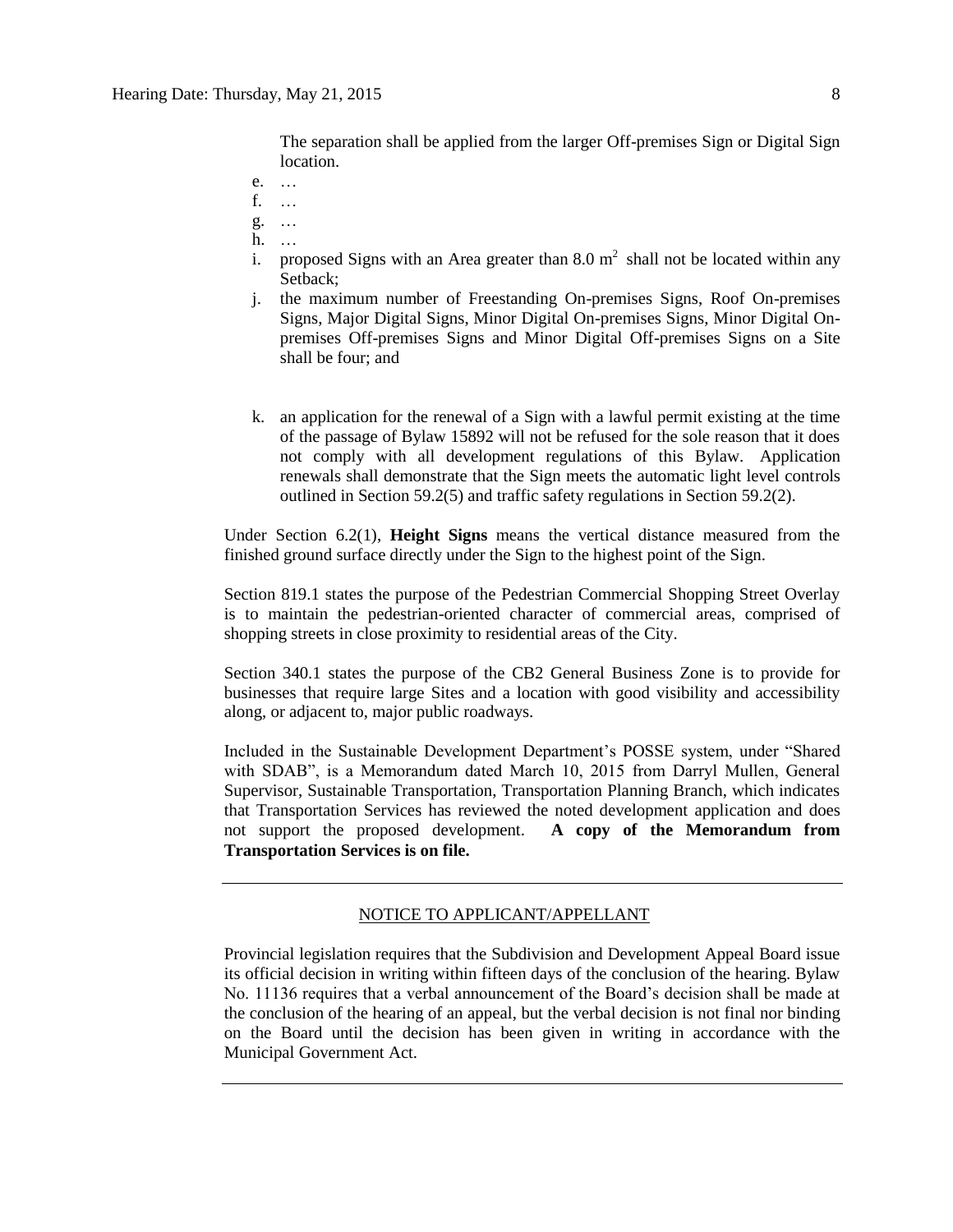

N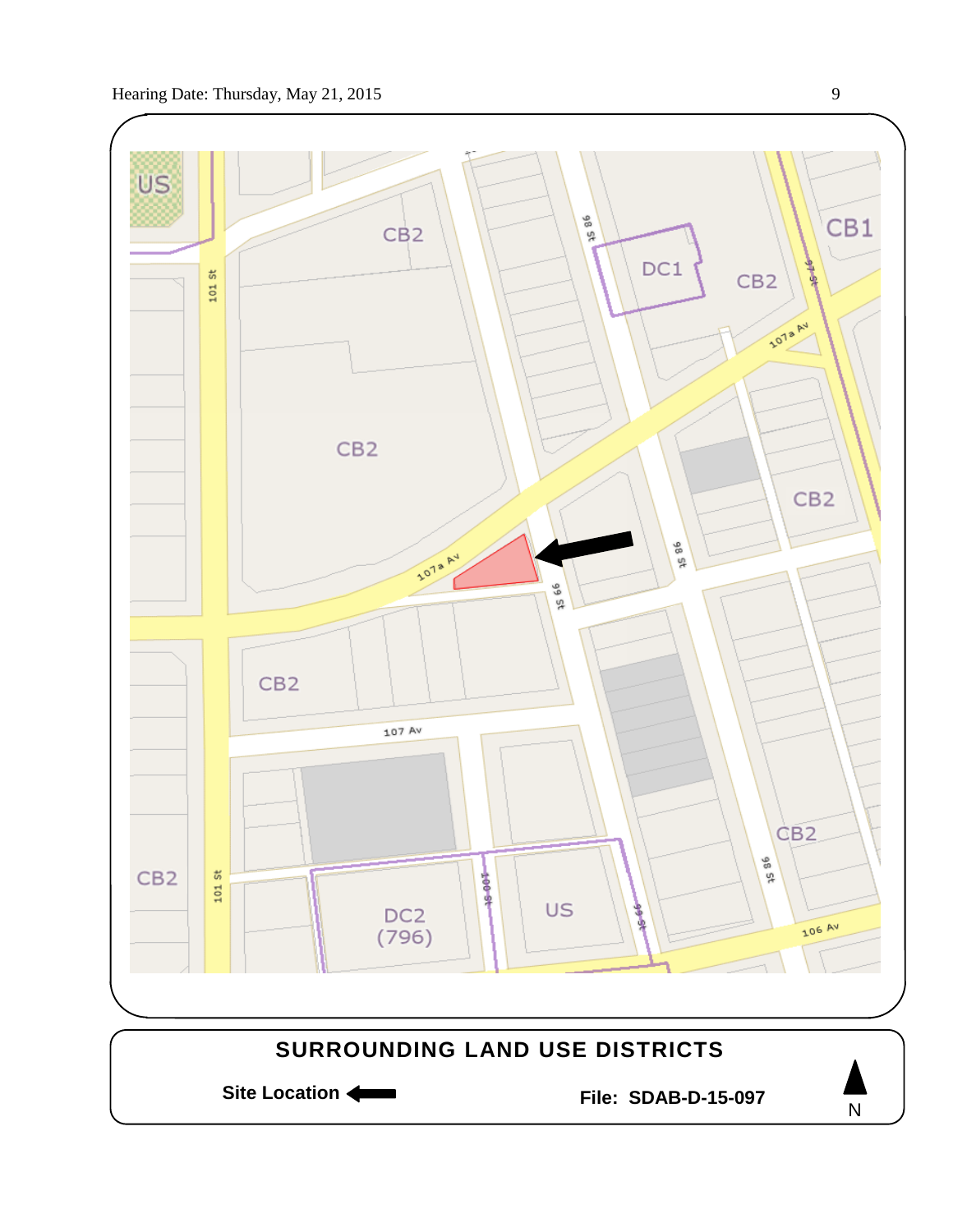| <b>ITEM II: 11:00 A.M.</b>                             | FILE: SDAB-D-15-098                                                                                                        |  |
|--------------------------------------------------------|----------------------------------------------------------------------------------------------------------------------------|--|
| AN APPEAL FROM THE DECISION OF THE DEVELOPMENT OFFICER |                                                                                                                            |  |
| <b>APPELLANT:</b>                                      |                                                                                                                            |  |
| <b>APPLICATION NO.:</b>                                | 163179224-005                                                                                                              |  |
| <b>APPLICATION TO:</b>                                 | Construct an addition to an existing Single<br>Detached House (partially covered deck<br>1.52m x 4.72m and 2.44m x 13.72m) |  |
| <b>DECISION OF THE</b><br>DEVELOPMENT AUTHORITY:       | Refused                                                                                                                    |  |
| <b>DECISION DATE:</b>                                  | April 10, 2015                                                                                                             |  |
| <b>DATE OF APPEAL:</b>                                 | April 22, 2015                                                                                                             |  |
| MUNICIPAL DESCRIPTION<br>OF SUBJECT PROPERTY:          | 2724 - Wheaton Drive NW                                                                                                    |  |
| <b>LEGAL DESCRIPTION:</b>                              | Plan 1420824 Blk 13 Lot 11                                                                                                 |  |
| ZONE:                                                  | <b>RSL Residential Small Lot Zone</b>                                                                                      |  |
| <b>OVERLAY:</b>                                        | N/A                                                                                                                        |  |
| STATUTORY PLAN(S):                                     | Windermere Area Structure Plan<br>Windermere Neighbourhood Structure<br>Plan                                               |  |

## DEVELOPMENT OFFICER'S DECISION

REFUSED - The proposed development is refused for the following reason:

Section 115.4(5) the maximum total Site Coverage shall not exceed 45%, inclusive of the attached Garage and any other Accessory Buildings.

Proposed Site Coverage: 336.89 m2 (51%) Exceeds by:  $39.40 \text{ m}^2 (6\%)$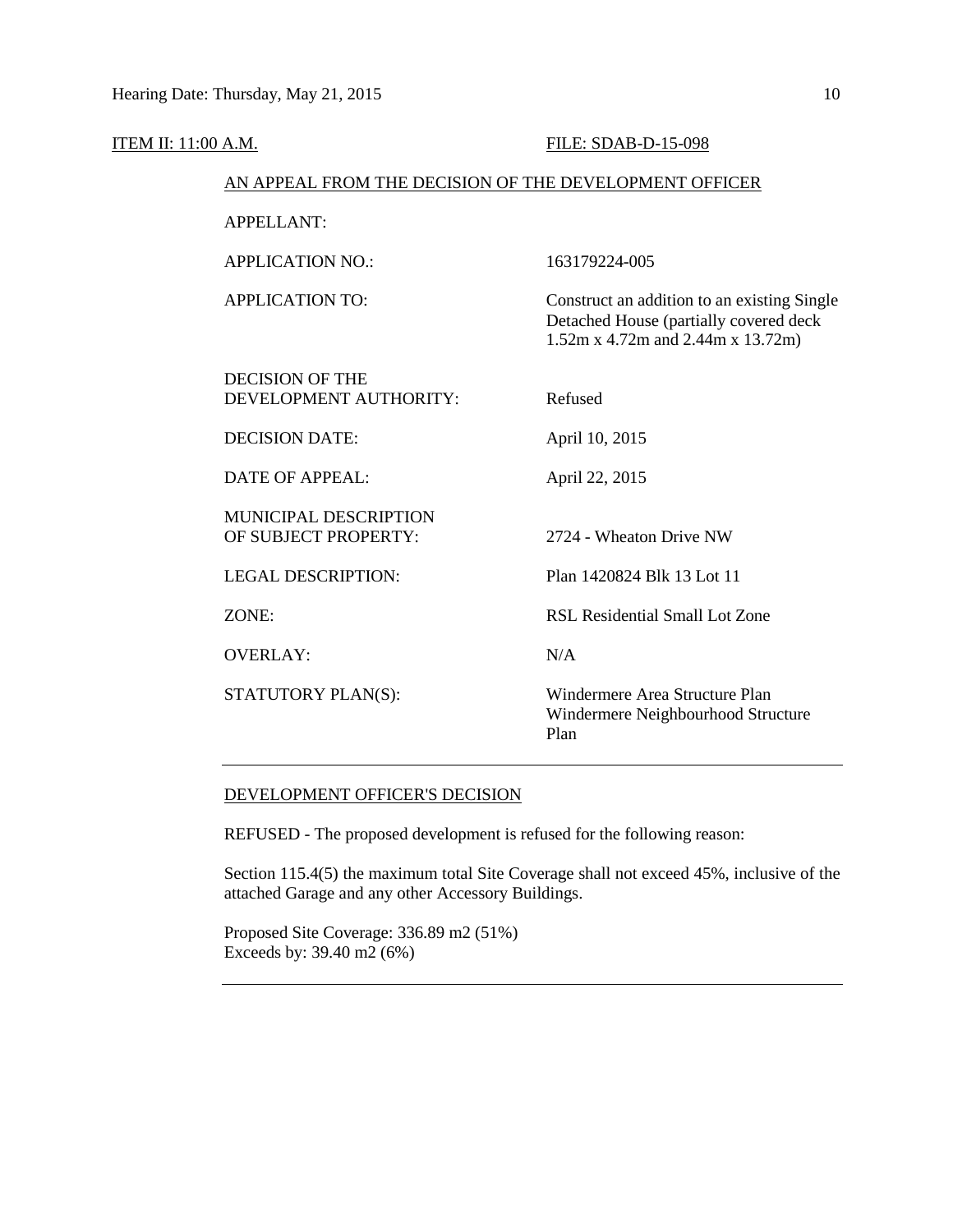#### APPELLANT'S SUBMISSION

- 1. We want to make use of the view.
- 2. No home in back.
- 3. House lot is sloped down front to back; if it was not sloped down the deck would not appear too high.
- 4. Only the small portion of deck needed approval which should not affect the neighbouring property.
- a) House and deck not encroaching into rear required yard.
- b) Home depth including deck is proportionate to neighbour's.
- c) House/deck and including the approved deck is under 45% coverage.
- d) We need only the small portion of the deck coverage approval for the enjoyment of our property which does not affect in any way either of the adjacent properties or the back because back of house has no houses, only the lake.

We really like this area. This will be our final dream home. My wife and kids always wanted to have a house in this subdivision. My kids like their bedrooms, have nice views and good surroundings. My family has an emotional attachment with this layout of house. We have already spent lot of time and thoughts in planning this home.

#### SUBDIVISION AND DEVELOPMENT APPEAL BOARD OFFICER'S COMMENTS

**Single Detached Housing** is a Permitted Use in the RSL Residential Small Lot Zone, Section 115.2(4).

Under Section 7.2(9), **Single Detached Housing** means development consisting of a building containing only one Dwelling, which is separate from any other Dwelling or building. Where a Secondary Suite is a Permitted or Discretionary Use Class in a Zone, a building which contains Single Detached Housing may also contain a Secondary Suite. This Use Class includes Mobile Homes which conform to [Section 78](http://webdocs.edmonton.ca/zoningbylaw/ZoningBylaw/Part1/Special_Land/78__Mobile_Homes.htm) of this Bylaw.

The submitted Plot Plan created by Pals Geomatics Corp., dated August 12, 2014 (revised February 13, 2015) shows that the subject site has a (south) Site Width of 17.40 metres, a (west) Site depth of 37.84 metres, and an (east) Site depth of 38.07 metres. The proposed Single Detached House with attached Garage and covered deck is 6.71 metres from the (south) Front Lot Line, 1.84 metres from the (west) Side Lot Line, 1.84 metres from the (east) Side Lot Line, and 8.44 metres from the (north) Rear Lot Line.

Section 115.4(5) states the maximum total Site Coverage shall not exceed 45%, inclusive of the Garage and any other Accessory Buildings.

## **The Development Officer determined the maximum total Site Coverage is 297.49 square metres. The proposed development provides Site Coverage of 336.89 square metres, which is in excess of the maximum by 39.40 square metres.**

Under Section 6.1(93), **Site Coverage** means the total horizontal area of all buildings or structure on a Site which are located at or higher than 1.0 metres above grade, including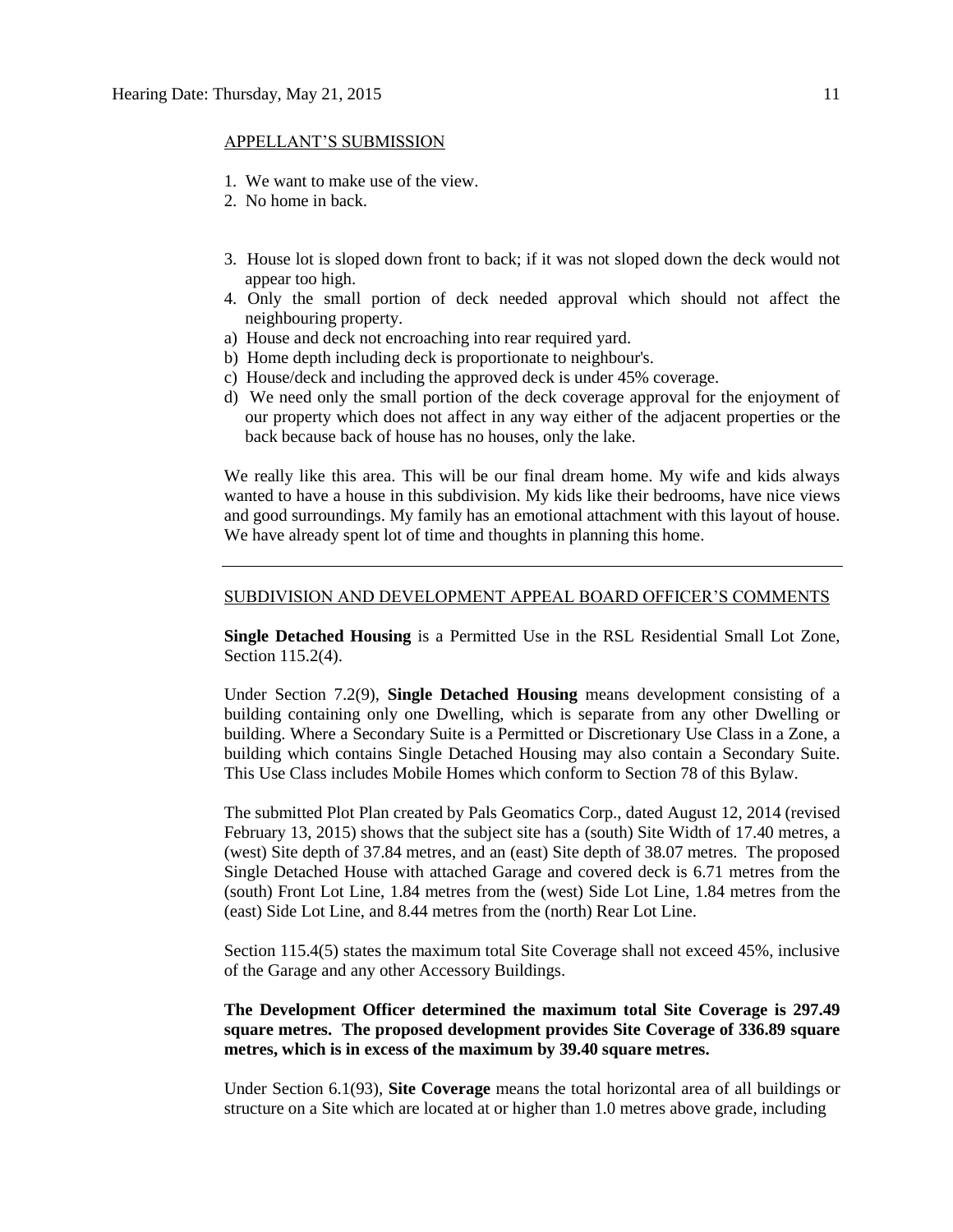- structures on the Site. This definition shall not include: a. steps, eaves, cornices, and similar projections;
	- b. driveways, aisles and parking lots unless they are part of a Parking Garage which extends 1.0 metres or more above grade; or
	- c. unenclosed inner and outer courts, terraces and patios where these are less than 1.0 metres above grade.

Section 115.1 states the purpose of the RSL Residential Small Lot Zone is to provide for smaller lot Single Detached Housing with attached Garages in a suburban setting that provides the opportunity for the more efficient utilization of undeveloped suburban areas and includes the opportunity for Secondary Suites.

## NOTICE TO APPLICANT/APPELLANT

Provincial legislation requires that the Subdivision and Development Appeal Board issue its official decision in writing within fifteen days of the conclusion of the hearing. Bylaw No. 11136 requires that a verbal announcement of the Board's decision shall be made at the conclusion of the hearing of an appeal, but the verbal decision is not final nor binding on the Board until the decision has been given in writing in accordance with the Municipal Government Act.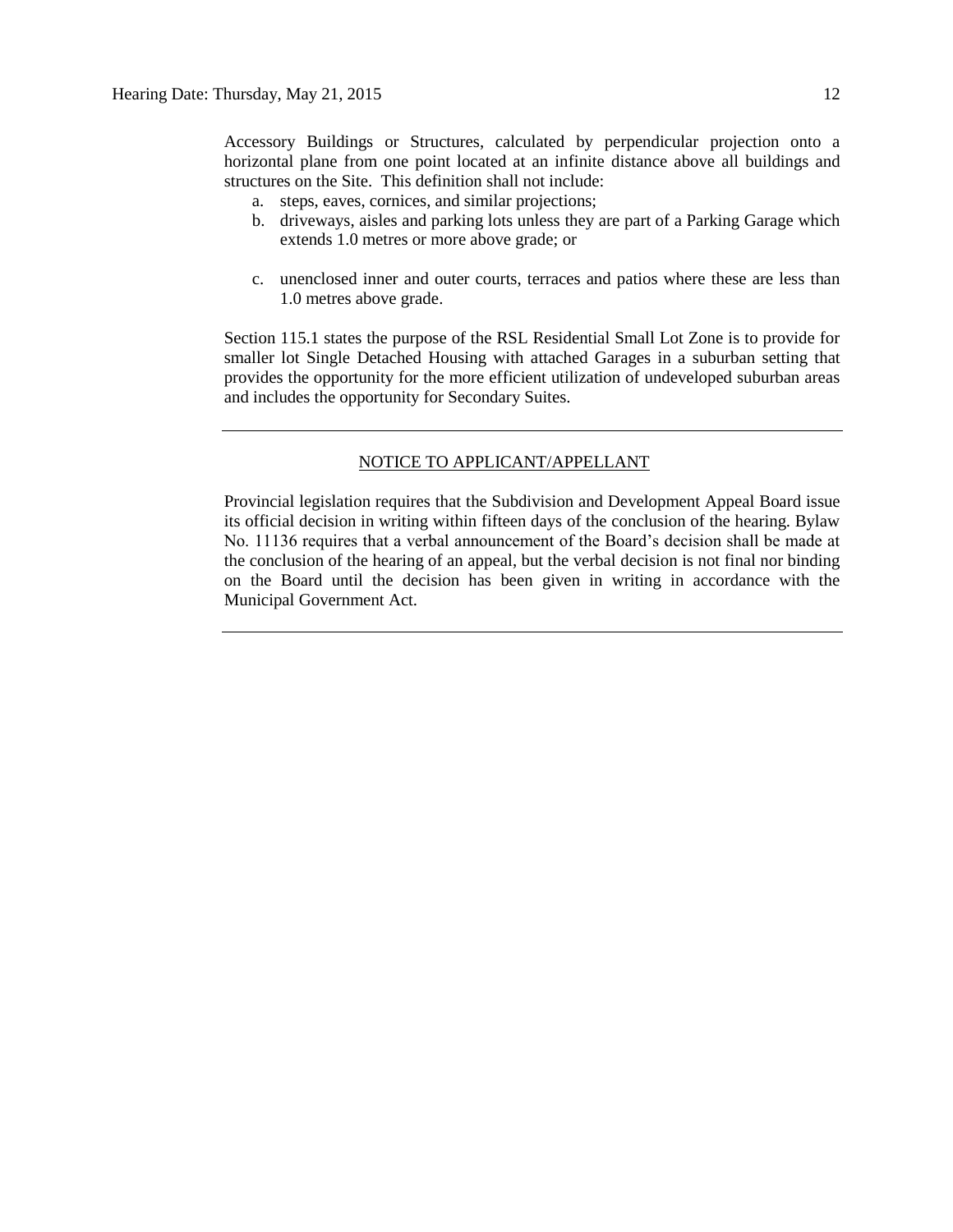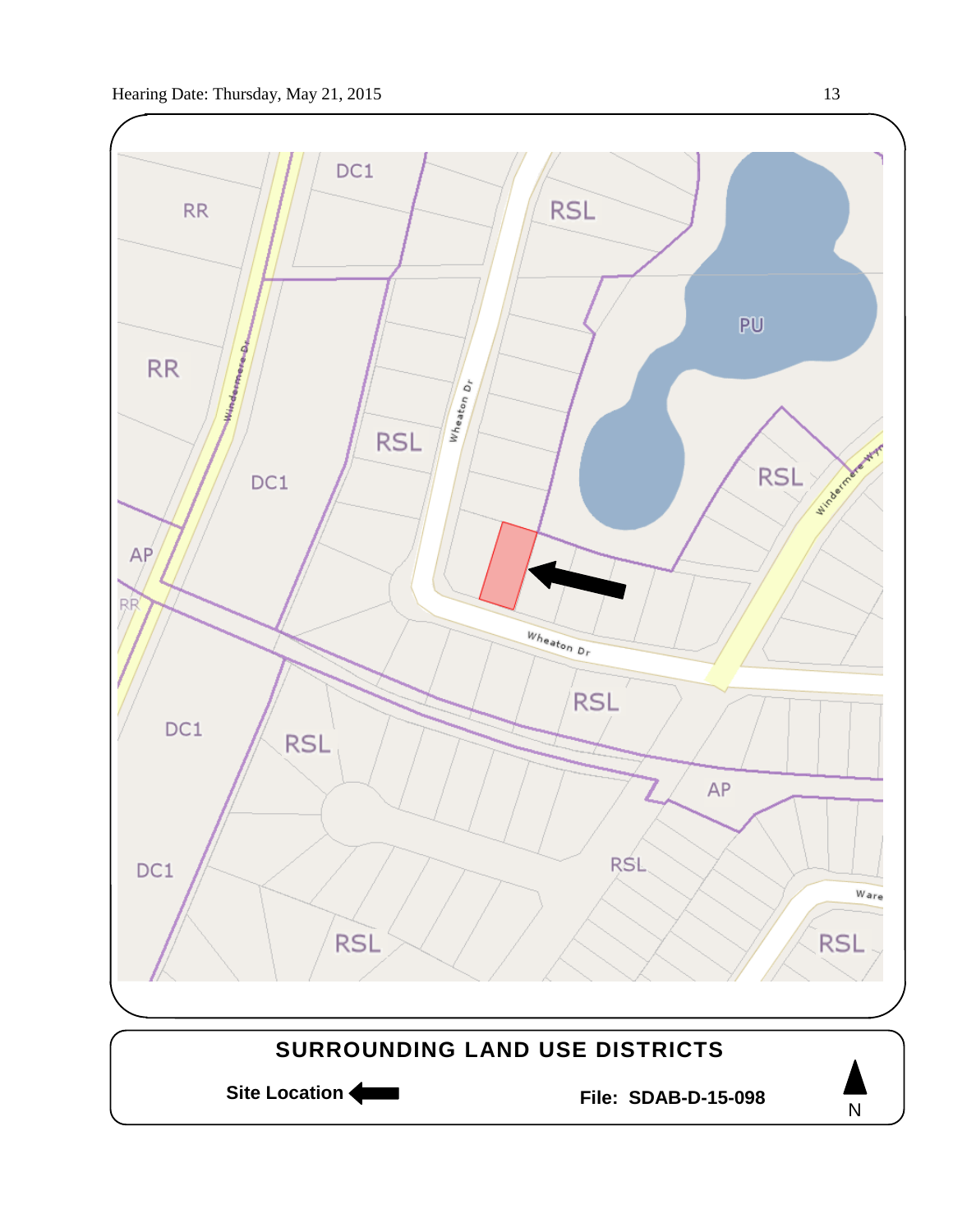# **ITEM III: 1:30 P.M. FILE: SDAB-D-15-099**

# AN APPEAL FROM THE DECISION OF THE DEVELOPMENT OFFICER

| <b>APPELLANT:</b>                                    |                                                                                                                                                         |
|------------------------------------------------------|---------------------------------------------------------------------------------------------------------------------------------------------------------|
| <b>APPLICATION NO.:</b>                              | 157103831-007                                                                                                                                           |
| APPLICATION TO:                                      | Construct exterior alterations to 50<br>Dwellings of Row Housing with attached<br>Garages (revised main floor elevations for<br>Blocks A, B and I only) |
| DECISION OF THE<br>DEVELOPMENT AUTHORITY:            | Refused                                                                                                                                                 |
| <b>DECISION DATE:</b>                                | April 21, 2015                                                                                                                                          |
| DATE OF APPEAL:                                      | April 22, 2015                                                                                                                                          |
| <b>MUNICIPAL DESCRIPTION</b><br>OF SUBJECT PROPERTY: | 1480 - Watt Drive SW                                                                                                                                    |
| <b>LEGAL DESCRIPTION:</b>                            | Plan 1325175 Blk 16 Lot 1                                                                                                                               |
| ZONE:                                                | RF5 Row Housing Zone                                                                                                                                    |
| <b>OVERLAY:</b>                                      | N/A                                                                                                                                                     |
| STATUTORY PLAN(S):                                   | Southeast Area Structure Plan<br>Walker Neighbourhood Structure Plan                                                                                    |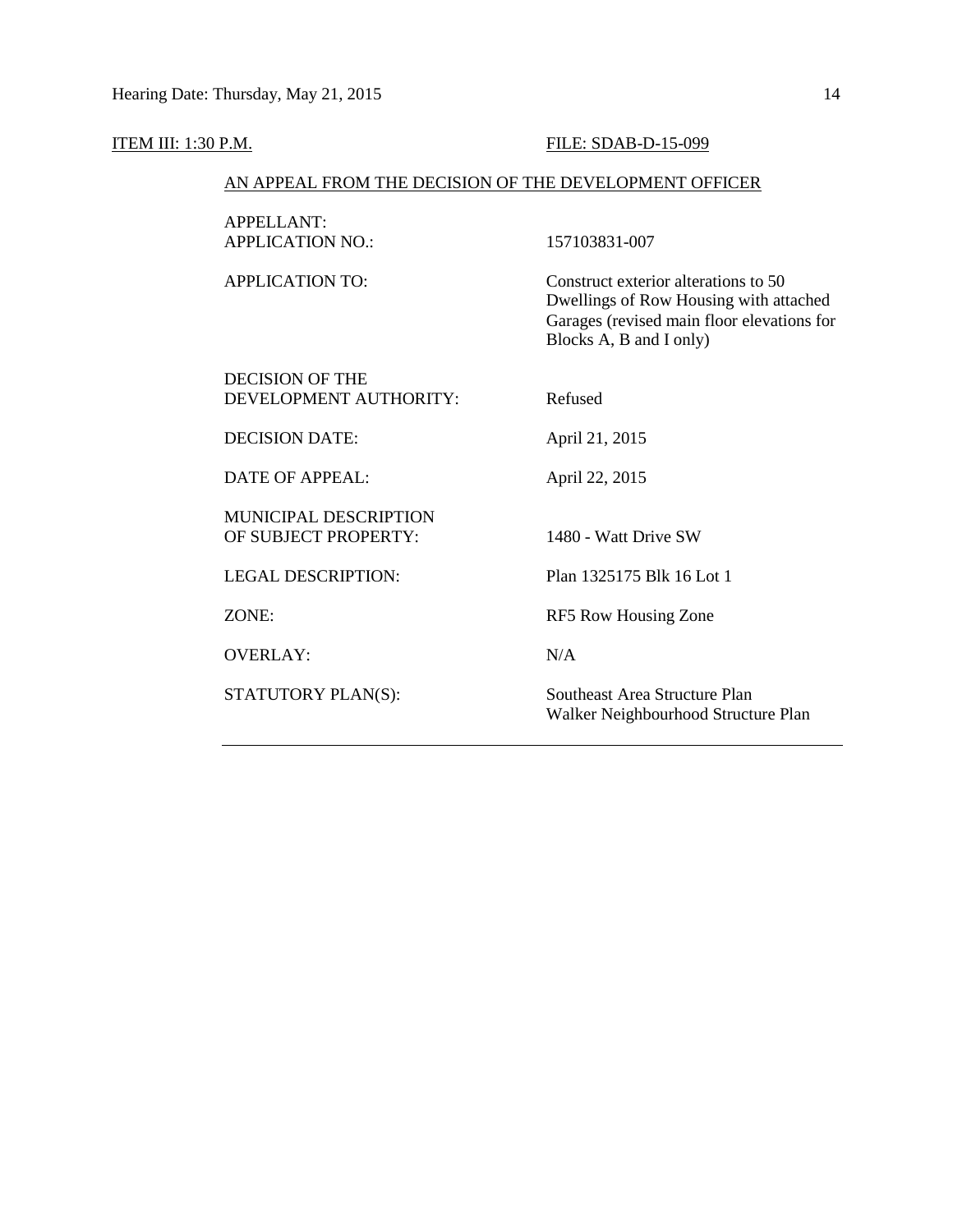#### DEVELOPMENT OFFICER'S DECISION

REFUSED - The proposed development is refused for the following reasons:

1. Due to a revision to the grading plan resulting in an increase in grade elevation, the three buildings identified in this application are now deemed to be over-height, in that each of them meets the zoning definition of a 3-storey building. A basement is considered a storey if the top of the main floor is more than 1.83 m above grade, as per section 6.1(98) of the Zoning Bylaw.

The proposed basement heights are as follows:

Building A basement height  $= 2.06$  m Building B basement height  $= 2.65$  m Building I basement height  $= 2.43$  m

2. The Development Officer does not have the authority to grant variances to height, as per Section 11.4(2) of the Zoning Bylaw.

## APPELLANT'S SUBMISSION

The site is a townhouse development with 9 proposed buildings. During the DP application, the DP officer and our office (Planworks Architecture) agreed on a method of calculating the "Average Grade" for each building. At the time, we utilized the exiting site survey plan to formulate the average grades, and the proposed Main Floor Elevations.

Since the DP approval, the final design grades have been completed on the site to work with the proposed drainage. We note that due to the new design grades, and the existing perimeter site elevations, and existing grades along Watt Drive, we have had to revise the Main Floor Elevations and "Average Grades" for these three buildings (Blocks A, B and l). We note that we are still meeting the building height requirement for each of these three buildings, but we are over the allowable height of 1.83m, from the "Average Grade" to the main floor for each of the three buildings. The site zoning allows for 2 1/2 storeys on this site. Due to the grading requirements to accommodate drainage, the 3 buildings under review, are now considered 3 storey buildings.

We are requesting a variance to this height for these 3 buildings.

It is worthy of noting that the grade from the front of the site (along Watt Drive) to the back of the site, has a grade elevation difference of 3.21m on the south side of the site, to 5.72m on the north side of the site. Due to this natural design elevation difference, we believe that having the higher buildings at the front of the site (Blocks A, B and I) will not impeded the overall height and composition of the development.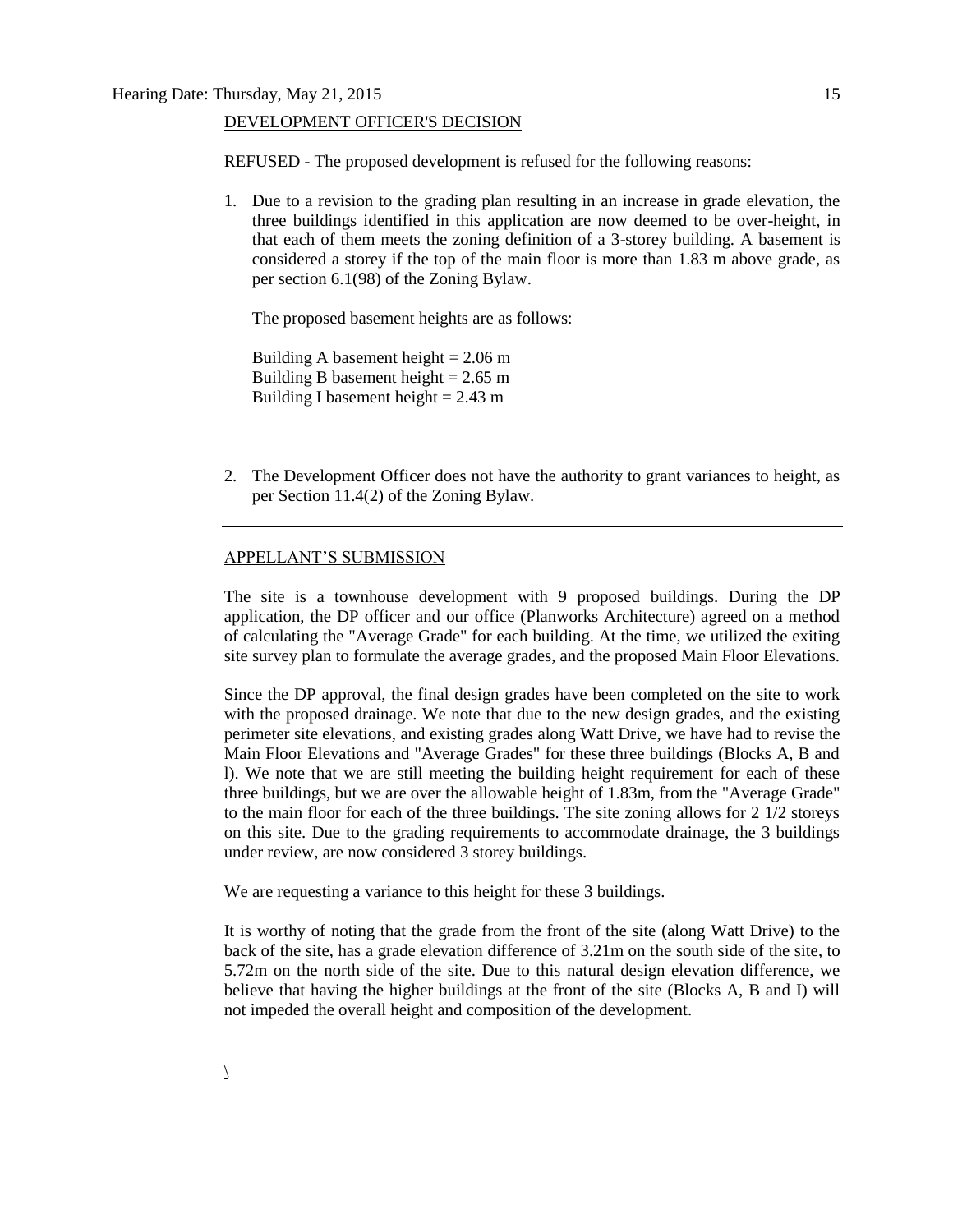#### SUBDIVISION AND DEVELOPMENT APPEAL BOARD OFFICER'S COMMENTS

**Row Housing**, on a Site of 1.4 hectares or less, is a Permitted Use in the RF5 Row Housing Zone, Section 160.2(4).

Under Section 7.2(6), **Row Housing** means development consisting of a building containing a row of three or more Dwellings joined in whole or in part at the side only with no Dwelling being placed over another in whole or in part. Individual Dwellings are separated from one another by a Party Wall. Each Dwelling has separate, individual, and direct access to Grade. This Use Class does not include Stacked Row Housing.

Section 160.4(3) states the maximum Height shall not exceed 10.0 metres nor 2 1/2 Storeys.

**The Development Officer determined the top of the floor directly above the Basement for building A is 2.06 metres and the Basement is a Storey. The proposed Building A provides 3 Storeys, which is in excess of the maximum by Half Storey.**

**The Development Officer determined the top of the floor directly above the Basement for building B is 2.65 metres and the Basement is a Storey. The proposed Building B provides 3 Storeys, which is in excess of the maximum by a Half Storey.**

**The Development Officer determined the top of the floor directly above the Basement for building I is 2.43 metres and the Basement is a Storey. The proposed Building I provides 3 Storeys, which is in excess of the maximum by a Half Storey.**

Under Section 6.1(98), **Storey** means that portion of a building, which is situated between the top of any floor and the top of the floor next above it. If there is no floor above, the Storey is the portion of the building, which is situated between the top of any floor and the ceiling above it. If the top of the floor directly above a Basement is more than [1.83](javascript:void(0);) metres above grade, such Basement shall be considered a Storey for the purpose of this Bylaw;

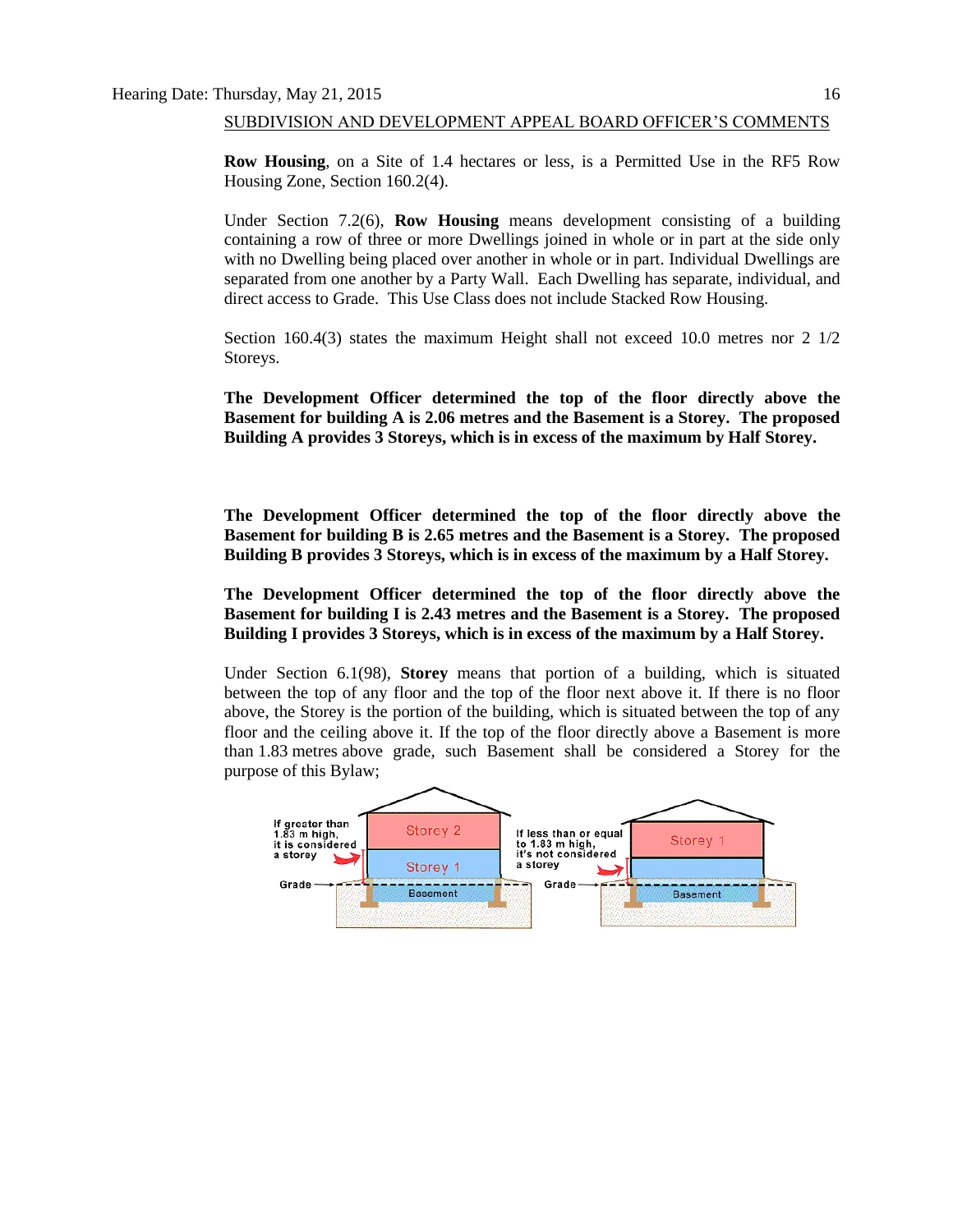Under Section 6.1(42), **Grade** means a geodetic elevation from which the Height of a structure is measured, calculated in accordance with Section 52;



Section 160.1 states the purpose of the RF5 Row Housing Zone is to provide for relatively low to medium density housing, generally referred to as Row Housing.

# NOTICE TO APPLICANT/APPELLANT

Provincial legislation requires that the Subdivision and Development Appeal Board issue its official decision in writing within fifteen days of the conclusion of the hearing. Bylaw No. 11136 requires that a verbal announcement of the Board's decision shall be made at the conclusion of the hearing of an appeal, but the verbal decision is not final nor binding on the Board until the decision has been given in writing in accordance with the Municipal Government Act.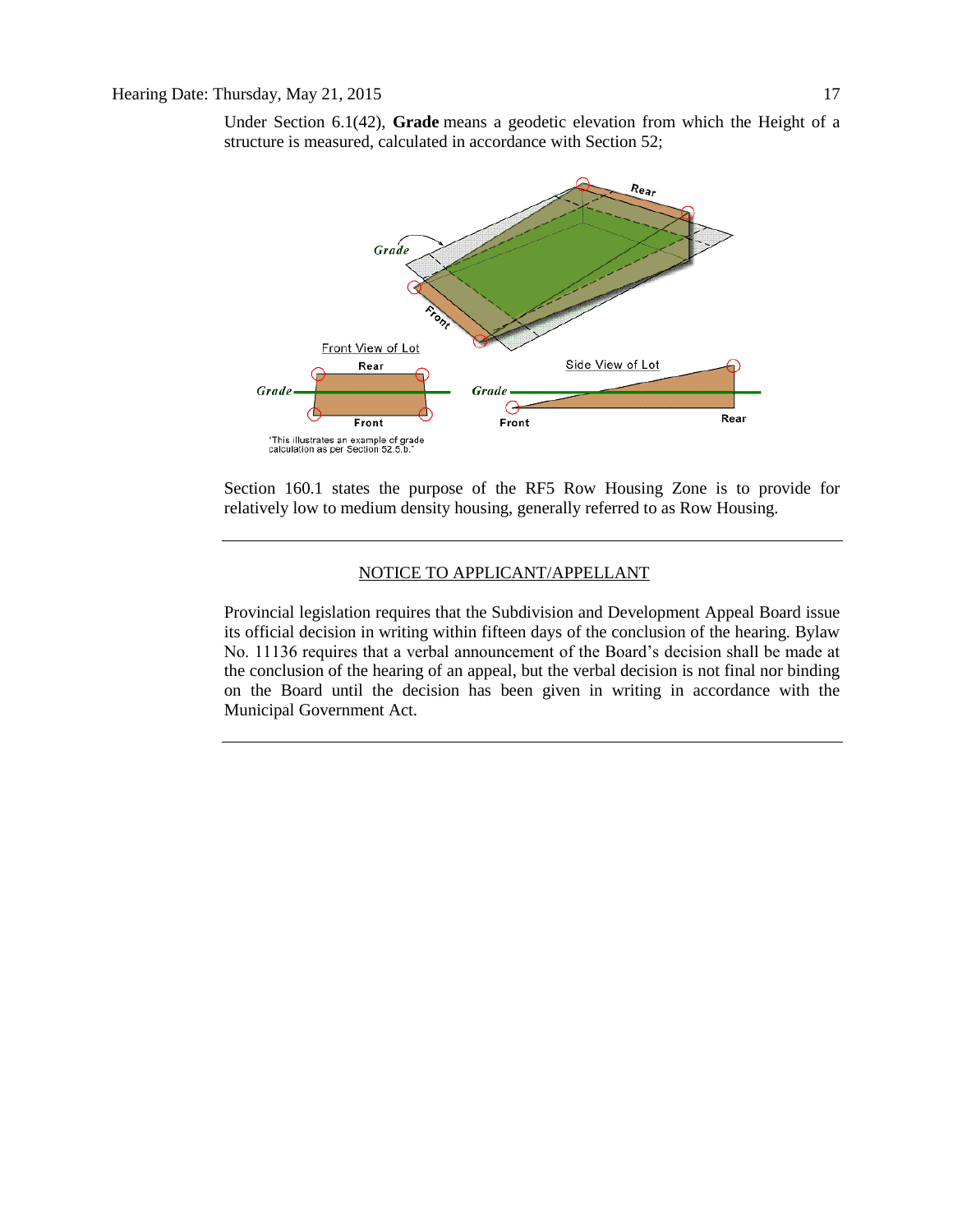